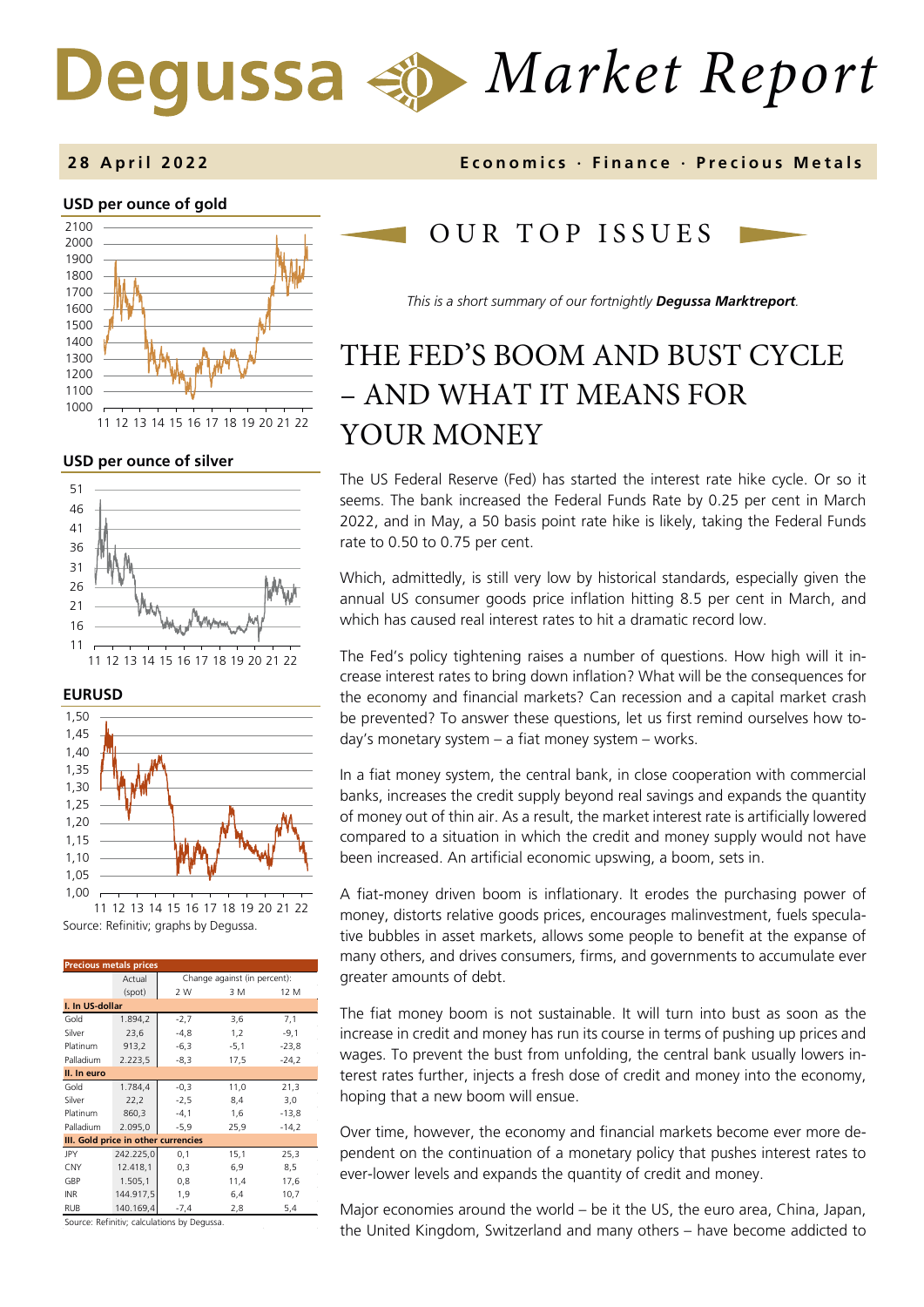



Source: Refinitiv; graphs Degussa.

fiat money. Against this backdrop, we can return to the questions we raised at the beginning.

Goods price inflation is unlikely to fall for years if the Fed acts now because the current rise in goods price inflation is fuelled primarily by the expansion of the money supply since the end of 2019.

Since then, the Fed has increased the US money stock M2 by 42 per cent, an enormous monetary overhang that is now translating into higher goods price inflation. It is fair to assume that the Fed's interest rate hikes will, at best, slow down future money supply growth. Still, they will not reduce the current monetary overhang and its inflationary effects.

The elevated goods price inflation will therefore continue for quite some time so that a further significant decline in the purchasing power of the US dollar can be expected in the coming years. The continued economic expansion, accompanied by high inflation (meaning annual CPI inflation between 5 and 10 per cent, at times maybe even higher), appears to be something of a 'best case scenario'.

The 'worst-case scenario' is the Fed pushing the economy and financial markets over the cliff by raising interest rates too high, making large parts of the existing production and employment structure unprofitable and collapse. Unfortunately, the Fed has a terrible track record in this regard.

Just think of the bursting of the New Economy Boom 2000/2002, the global financial and economic crisis of 2008/2009, or especially the Great Depression from 1929 to 1933. The Fed set in motion or at least made significant contributions to the initial boom, which later turned into bust, causing great hardship for the vast majority of the people.

As a response to an unintended economic and financial crash, however, the Fed in our days would, I am inclined to think, likely switch gears relatively quickly and return to an even more inflationary policy – which, of course, could lead to a rather severe inflationary currency crisis.

The inconvenient truth is that the Fed does not know the 'right' interest rate level. Of course, a negative real interest rate of currently around minus 8 per cent is clearly *problematic* as it causes great damage to people's economic prosperity. But how high does the real interest have to rise to get the economy and financial markets back on a healthy path?

Nobody knows. The Fed, meddling with interest rates, is pursuing a 'trial and error process'. In recent years, it is quite obvious that the Fed has pushed interest rates too low, causing an inflation problem that is potentially even bigger than the inflation in the 1970s and 1980s.

With US CPI inflation now at its highest level in more than 40 years, the Fed may have a great incentive to bolster its tarnished credibility as an 'inflation fighter' and raise interest rates sharply in a fairly short period of time. This increases the likelihood of a 'worst-case scenario', a large-scale economic and financial crash.

For if the inflow of new credit dries up and the money stock drops (as borrowers pay off their bank loans and banks rein in their loan supply), goods price deflation will unfold – which could all too easily collapse the fiat money system altogether.

Now, what can you do? What can the investor make of all this? Well, be aware that the boom and bust cycle is alive and kicking.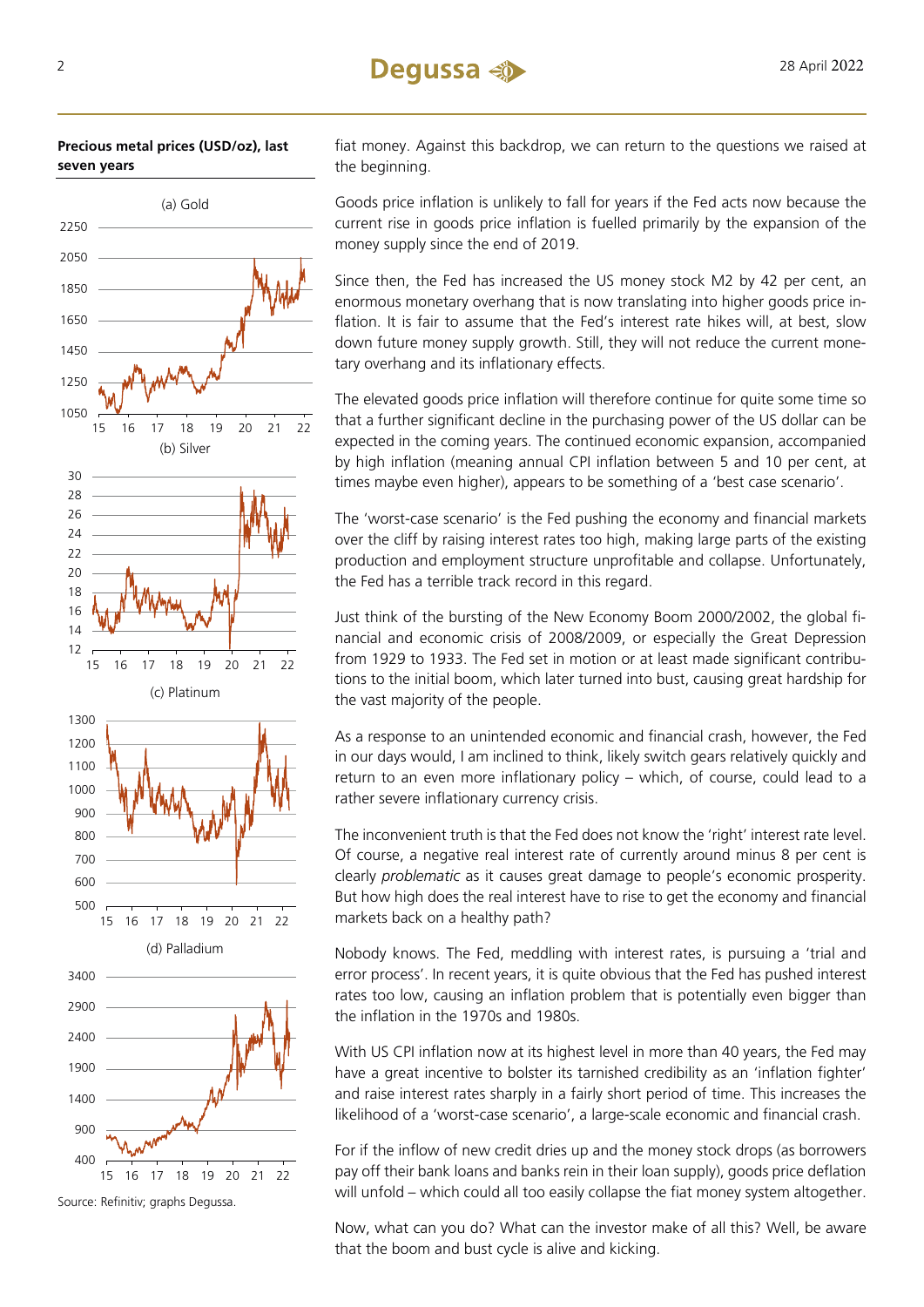

Suppose you are comfortable with the 'best case scenario"- which would mean, from this author's viewpoint, that the Federal Funds Rate won't be raised above 2.5 to 3 per cent. In that case, you should expect that elevated inflation will not go away anytime soon and that real interest rates will remain in negative territory for longer than many investors are likely anticipating. This makes cash, bank deposits and buy-and-hold bonds pretty bad allocations for your money.

Holding physical gold and silver makes sense for those who wish to maintain liquidity over the medium to long term, and these precious metals are definitely a better choice than time and savings deposits with longer maturities.

Stock markets may be in for a bumpy ride, and certainly not all firms will survive long periods of elevated inflation. Nevertheless, there are still good reasons for investors to remain long in the stock market for now.

Suppose you believe the 'worst-case scenario' outlined above is more likely – implying, I would think, a Federal Funds Rate above 3 per cent. In that case, you may want to increase your physical gold and silver holdings at the expense of your stock market or financial market exposure while still considering the loss of purchasing power as one of your top portfolio risks.

I hope that my talk helped you better understand how the boom-and-bust cycle created by central banks' fiat money can affect your investments – and increase your awareness of how intricate the interplay of the determining factors of boom and bust can be.

\*\*\*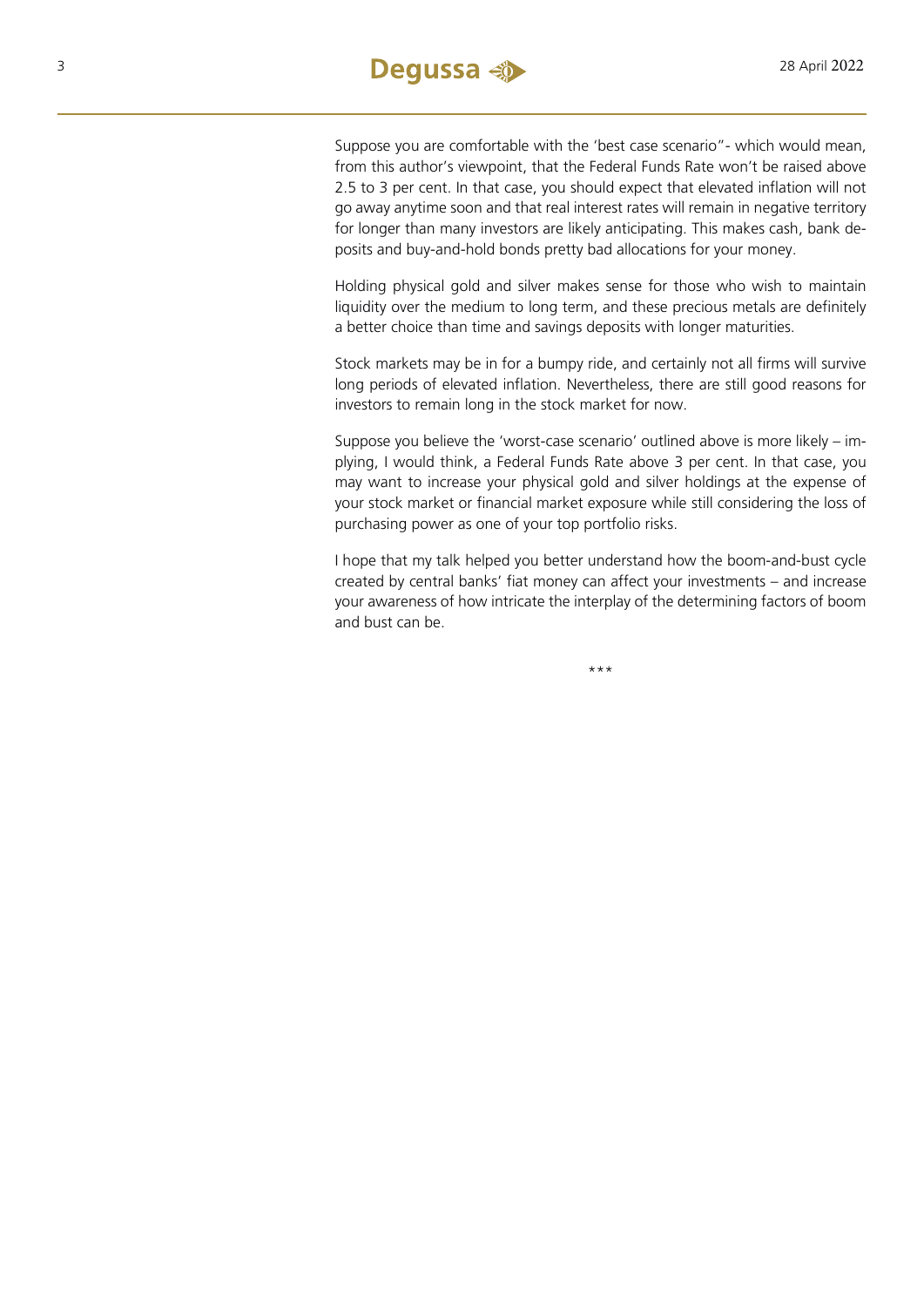# PRECIOUS METALS PRICES

**In US-Dollar per ounce**

|                                            | Gold                 |                    |                      | <b>Silver</b>        | Platinum           |                    |                      | Palladium              |
|--------------------------------------------|----------------------|--------------------|----------------------|----------------------|--------------------|--------------------|----------------------|------------------------|
| I. Actual                                  | 1895,1               |                    | 23,6                 |                      | 912,7              |                    | 2215,4               |                        |
| II. Gliding averages                       |                      |                    |                      |                      |                    |                    |                      |                        |
| 10 days                                    | 1948,2               |                    |                      | 24,9                 | 965,7              |                    |                      | 2343,0                 |
| 20 days                                    | 1944,3               |                    | 24,8                 |                      | 971,8              |                    | 2332,2               |                        |
| 50 days                                    | 1938,6               |                    | 24,9                 |                      | 1022,9             |                    | 2465,4               |                        |
| 100 days                                   | 1874,8               |                    | 23,9                 |                      | 1003,5             |                    | 2238,9               |                        |
| 200 days                                   | 1832,9               |                    |                      | 23,8                 | 1006,7             |                    |                      | 2214,0                 |
| III. Estimates for end 2022<br>(1)         | 2100<br>11           |                    |                      | 28<br>20             | 29                 | 1175               |                      | 2261<br>$\overline{a}$ |
| <b>Band width</b><br>(1)                   | Low<br>1700<br>$-10$ | High<br>2280<br>20 | Low<br>21,0<br>$-11$ | High<br>31,0<br>31   | Low<br>830<br>$-9$ | High<br>1280<br>40 | Low<br>1650<br>$-26$ | High<br>2400<br>8      |
| V. Annual averages<br>2019<br>2020<br>2021 | 1753<br>1804         | 1382               |                      | 16,1<br>20,2<br>25,5 | 862<br>878         | 1095               |                      | 1511<br>2180<br>2422   |

| In Euro per ounce                          |                                            |                                            |                                           |                                           |  |
|--------------------------------------------|--------------------------------------------|--------------------------------------------|-------------------------------------------|-------------------------------------------|--|
|                                            | Gold                                       | <b>Silver</b>                              | Platinum                                  | Palladium                                 |  |
| I. Actual                                  | 1787,1                                     | 22,2                                       | 860,7                                     | 2089,2                                    |  |
| II. Gliding averages                       |                                            |                                            |                                           |                                           |  |
| 10 days                                    | 1806,8                                     | 23,1                                       | 895,5                                     | 2172,6                                    |  |
| 20 days                                    | 1787,6                                     | 22,8                                       | 893,3                                     | 2144,2                                    |  |
| 50 days                                    | 1761,6                                     | 22,6                                       | 928,9                                     | 2240,0                                    |  |
| 100 days                                   | 1680,1                                     | 21,4                                       | 898,8                                     | 2008,1                                    |  |
| 200 days                                   | 1610,0                                     | 20,9                                       | 883,5                                     | 1943,7                                    |  |
| III. Estimates for end 2022<br>(1)         | 1944<br>$\mathcal G$                       | 26<br>17                                   | 1088<br>26                                | 2093<br>0                                 |  |
| <b>Band width</b><br>(1)                   | Low<br>High<br>1573<br>2110<br>$-12$<br>18 | High<br>Low<br>19,4<br>28,7<br>$-13$<br>29 | High<br>Low<br>760<br>1180<br>$-12$<br>37 | High<br>Low<br>2220<br>1520<br>6<br>$-27$ |  |
| V. Annual averages<br>2019<br>2020<br>2021 | 1235<br>1535<br>1519                       | 14<br>18<br>21                             | 770<br>769<br>921                         | 1350<br>1911<br>2035                      |  |

Source: Refinitiv; calculations and estimates Degussa. Numbers are rounded.

 $(1)$  On the basis of actual prices.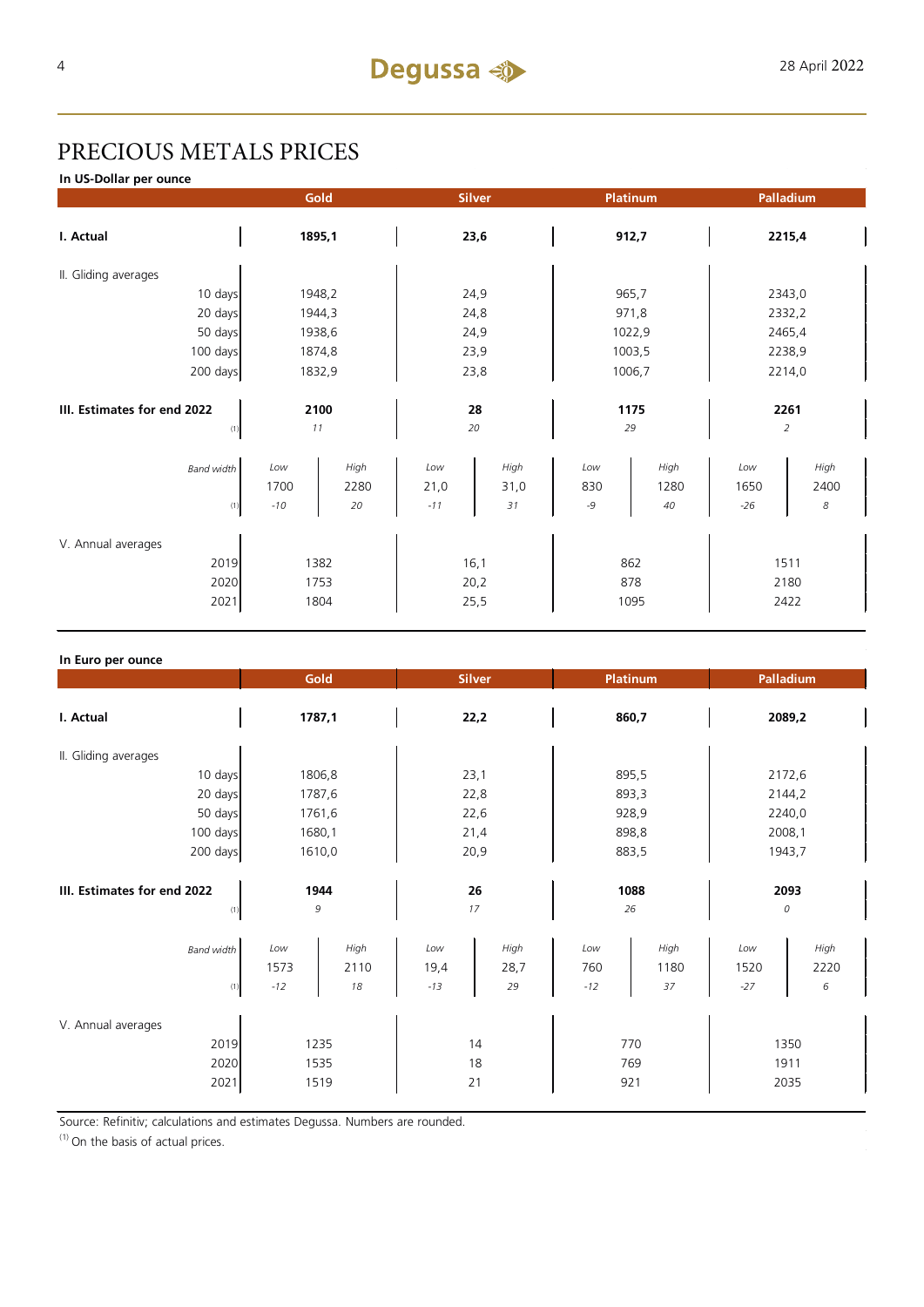## BITCOIN, PERFORMANCE OF VARIOUS ASSET CLASSES

#### **Bitcoin in US dollars**



Source: Refinitiv; graph by Degussa.

#### **Performance of stocks, commodities, FX and bonds**

(a) In national currencies (b) In euro





-5,7 -13,5 -4,4

-13,3 -5,5  $-12,0$ -11,0

 $-6,7$ 

 $-1,4$ 

 $-7,0$ 

 $-1,7$ 

 $-6,5$  $-1,2$  $-5,7$  $-1,7$  $-4,8$  $-3.7$ 

0,1

19,5

10,4 7,9

3,6 0,3

1,6

4,4

 $11,1$ 

37,0

35,4

Source: Refinitiv; calculations by Degussa.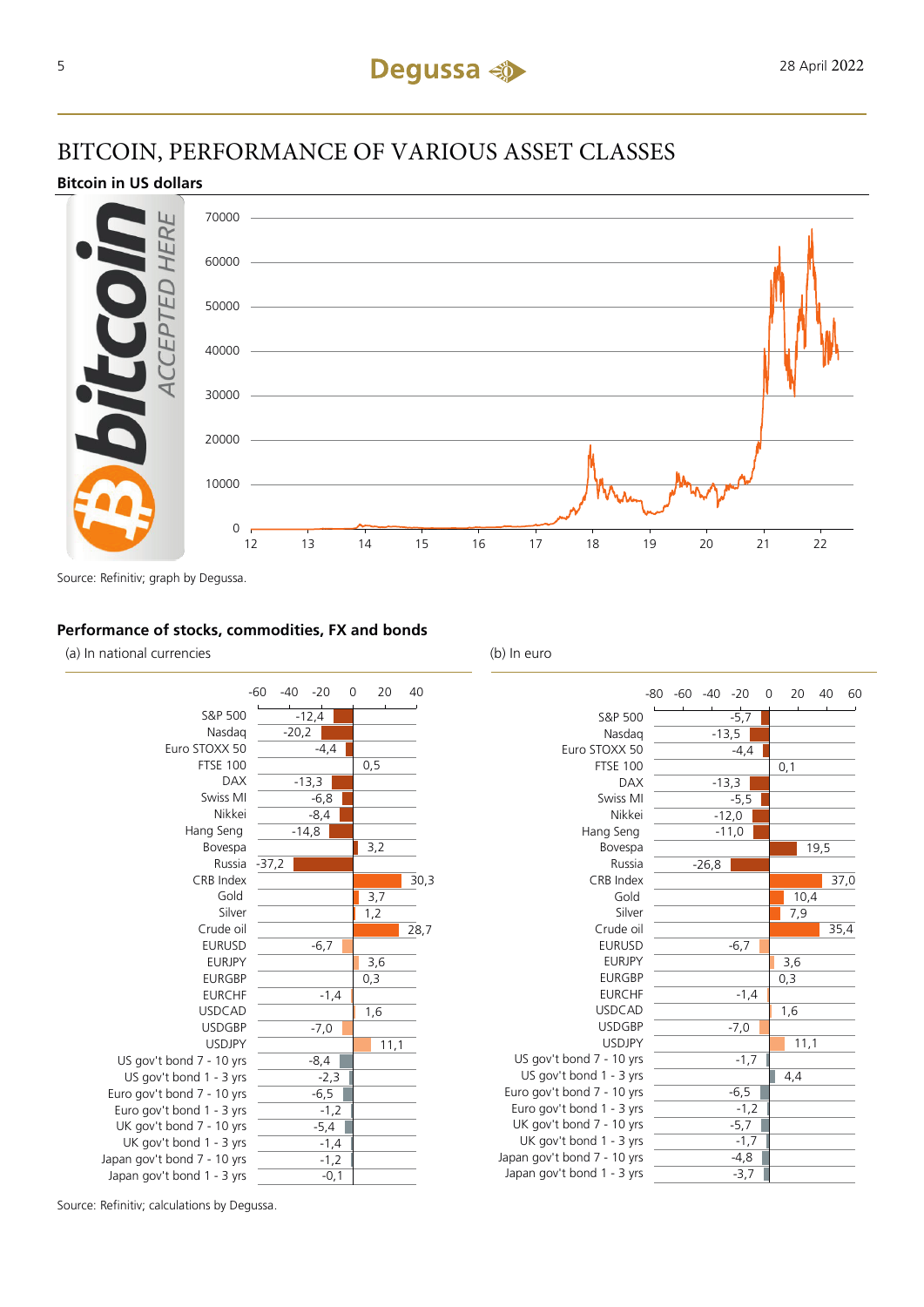### **Articles in earlier issues of the** *Degussa Market Report*

| <b>Issue</b>      | Content                                                                                   |
|-------------------|-------------------------------------------------------------------------------------------|
| 28 April 2022     | The Fed's Boom & Bust Cycler - And What It Means For Your Money                           |
| 14 April 2022     | Do You Know What Inflation Really Is? Then Hold Gold And Silver                           |
| 31 March 2022     | How Not To Get Battered                                                                   |
| 17 March 2022     | There is no Return to Normality. The Case for Gold and Silver                             |
| 3 March 2022      | Gold: Too Low For Too Long                                                                |
| 17 February 2022  | The Inflation beast is bigger than you think it is                                        |
| 3 February 2022   | The Bigger Gold Picture                                                                   |
| 20 January 2022   | Outlook for Gold and Silber brighter than you think it is                                 |
| 16 December 2021  | Welcome to a new chapter in the boom-and-bust-drama                                       |
| 2 December 2021   | Inflation Is Not Temporary But Here To Stay                                               |
| 18 November 2021  | The Case Against Gold And Silver. Revisited                                               |
| 4 November 2021   | Stagflation Is Rearing Its Ugly Head                                                      |
| 21 October 2021   | At A Crossroads. It Is Time For Gold And Silver                                           |
| 7 October 2021    | Here Comes The Inflation Beast                                                            |
| 23 September 2021 | Evergrande: China's Potential 'Lehman moment'?                                            |
| 8 September 2021  | It All Depends On The Fed's 'Safety Net'                                                  |
| 26 August 2021    | Our Money Gets Thrown Under The Bus                                                       |
| 12 August 2021    | The Crime of 1971                                                                         |
| 29 July 2021      | Gold And The Market Fear That Is Not                                                      |
| 15 July 2021      | Gold and the Monetary Policy Empire of Deception                                          |
| 1 July 2021       | Investors believing the impossible, making the price of gold falter                       |
| 17 June 2021      | Gold Against Neglected Risks                                                              |
| 2 June 2021       | Gold And Inflation                                                                        |
| 20 May 2021       | The Price Correction In The Crypto Space Is Not The End                                   |
| 6 May 2021        | The Dark Side of the Yield Curve Control Policy                                           |
| 22 April 2021     | Bitcoin and the Golden Opportunity                                                        |
| 8 April 2021      | On Precious Metal 2021 Price Forecasts                                                    |
| 25 March 2021     | Money Matters For Gold And Silver Prices                                                  |
| 11 March 2021     | Interest Rates are to the Price of Gold What Gravity is to the Apple                      |
| 25 February 2021  | The Dangers Of Digital Central Bank Money                                                 |
| 11 February 2021  | Gold Is Not In Bubble Territory                                                           |
| 28 January 2021   | It Is High Time To Buy Gold And Silver                                                    |
| 14 January 2021   | The Great Gold And Silver Bull Market Is On                                               |
| 17 December 2020  | Gold Against US-Dollar Risk. A Value Proposition                                          |
| 3 December 2020   | Keep Your Cool - And Physical Gold And Silver                                             |
| 19 November 2020  | It is Going to be Wild. Hold on to Physical Gold                                          |
| 5 November 2020   | For In Fire Gold Is Tested                                                                |
| 22 October 2020   | The Policy of Inflating Everything, Not Only The Price Of Gold                            |
| 8 October 2020    | President Trump Is Good For Gold, Or Isn't He?                                            |
|                   | The Deques Marktropert (German) and the Dequese Market Pepert (English) are available at: |

The Degussa Marktreport (German) and the Degussa Market Report (English) are available at: **www.degussa-goldhandel.de/marktreport**